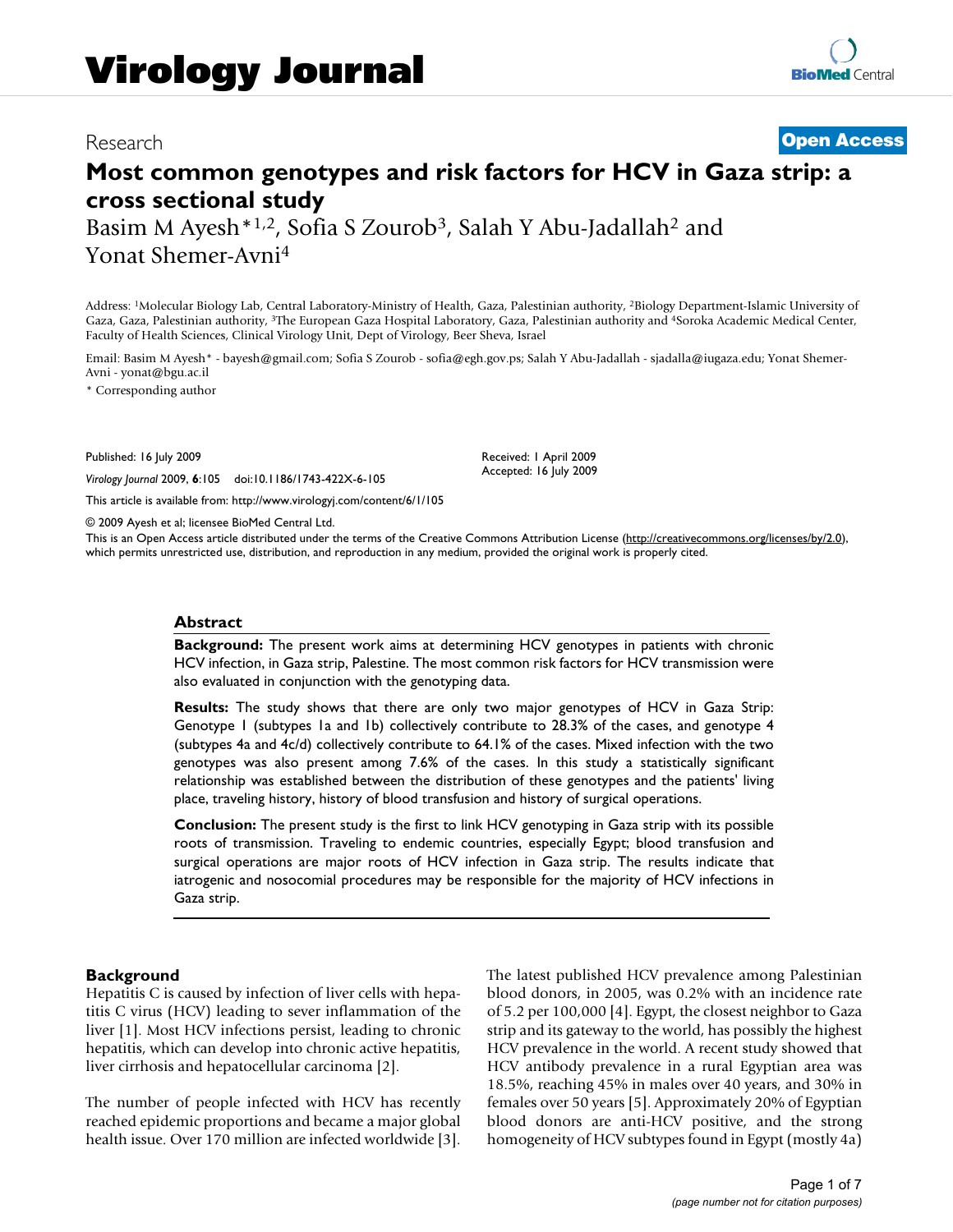suggests an epidemic spread of HCV [6]. Other med-eastern countries such as Saudi Arabia, Syria and Jordan have HCV prevalence rates of 2.5%, 1% and 1.7% respectively [7-9]. In Israel, the reported prevalence of HCV infection is 0.5% [10].

HCV is known to have a marked genetic heterogeneity with an estimated nucleotide substitution rate of between  $1.44 \times 10^{-3}$  and  $1.92 \times 10^{-3}$  substitutions per site per year [11]. Accumulation of these nucleotide substitutions has resulted in the evolution of at least six major HCV genotypes (1–6) and more than 50 subtypes (designated by an alphabetic letter) that differ by as much as 30%–50% of their genome sequences [12]. Prevalence of the different HCV genotypes varies according to the geographic region [13,14].

There is evidence associating certain genotypes of HCV with more sever hepatic pathology or quicker disease progression [13,15,16]. HCV genotype is a major predictive factor of the treatment outcome, and hence has a strong influence on the choice of treatment [17,18]. If taken in conjunction with other factors important in therapy, HCV genotyping will reduce the expenses for HCV patient's treatment when the duration of the therapy is optimized, and thus allowing a larger number of patients to be considered. This is especially important in a place like Gaza strip that suffers from limited financial recourses. Currently, there is almost no available data about the most prevalent HCV genotypes in the Palestinian authority territories. Moreover, the clinical value of HCV genotyping in HCV treatment is underestimated by Palestinian physicians. A study conducted in 1998 showed that the most common genotype found in Gaza strip is type 4 [19]. The results of the study suggested that HCV root of transmission to Gaza strip is mainly from Egypt. This study however, was carried out on a small sample of a limited population, mostly blood donors, of Gaza strip.

In this study, we determined the distribution of HCV genotypes among chronically infected HCV patients in Gaza strip. We also used the data obtained from HCV genotyping and the data collected by a questionnaire to evaluate the possible role of some risk factors for HCV incidence as well as to uncover possible origin of transmission of the virus in Gaza strip.

## **Results**

## *RT-PCR Amplification*

Among the 100 samples tested by RT-PCR, 92 were found positive and gave the characteristic 298 bps band on the gel. Sensitivity of the test (≤50 copies/ml) was evaluated by testing samples with various levels of viremia. Specificity of the PCR test was confirmed by sequencing. The quality of PCR reactions and the lack of contamination were assessed by the inclusion of a negative  $(H<sub>2</sub>O)$  control which didn't show any PCR amplification in all experiments.

## *HCV genotypes and subtypes in Gaza Strip*

Only two major genotypes of HCV in Gaza Strip were detected (table 1): Genotype 1 (subtypes 1a and 1b), collectively contributed to 28.3% of the cases  $(n = 26)$ , and genotype 4 (subtypes 4a and 4c/d), collectively contributed to  $64.1\%$  of the cases ( $n = 59$ ). Mixed infection with genotypes 1 and 4 was also detected among 7.6% of the cases  $(n = 7)$ .

Because of the small number of patients classified under most of the detected subtypes, we collectively combined genotype 1 and its subtype under the same category; genotype 4 and its subtypes under a second category and the mixed infections under a third.

## *Genotype and age of patient*

The mean study population age was  $47.55 \pm 17.1$  years. No statistically significant difference was detected between the mean age of the genotype groups. However, it is noteworthy to mention that 71.4% of mixed genotype infections are elder patients, over 60 years, compared to 15.4% for genotype 1 patients ( $P = 0.01$ , odds ratio = 13.75).

## *Genotype and place of living*

The majority of the study population (63%) were from the south of Gaza Strip and 34 (37%) were from the north. The majority of southern patients were infected with genotype 4 (72.4%) compared to (50.0%) of the Northern patients ( $p = 0.035$ ) (Table 2).

If we look at the distribution of genotype 4 alone, we find that 71.2% of patients infected with this genotype are located in the Southern part of Gaza Strip compared to 28.8% in the Northern part. This difference is statically significant ( $P = 0.01$ ; odds ratio = 3.29). On the other

|                       | Table 1: Frequencies of HCV genotypes in the 92 patients |
|-----------------------|----------------------------------------------------------|
| studied in Gaza Strip |                                                          |

| Genotype                    | N  | ℅    |
|-----------------------------|----|------|
| Genotype I and its subtypes | 26 | 28.3 |
| 1a                          | 17 | 18.5 |
| IЬ                          | 9  | 9.8  |
| Genotype 4 and its subtypes | 59 | 64.1 |
| 4a                          | 40 | 43.5 |
| 4c/d                        | 19 | 20.6 |
| Mixed Genotypes (1+4)       | 7  | 7.6  |
| Total                       | 92 | 100  |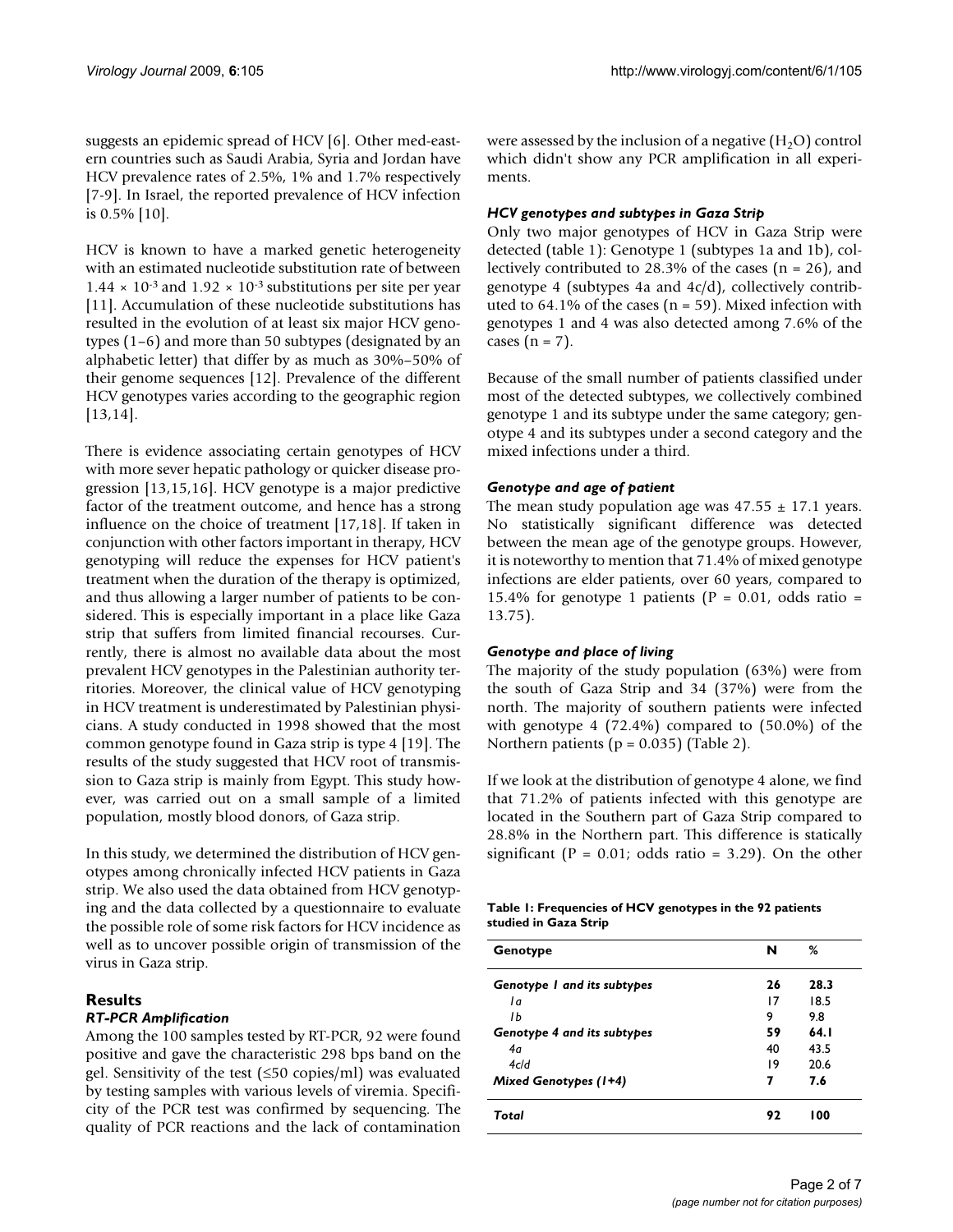#### **Table 2: distribution of HCV genotypes among different study categories**

|                          |                        |                |                         | Genotype                |                         | P-Value |
|--------------------------|------------------------|----------------|-------------------------|-------------------------|-------------------------|---------|
|                          |                        |                | п                       | $\overline{\mathbf{4}}$ | $1+4$                   |         |
|                          | <b>Place of living</b> | South          | $\mathbf{H}$            | 42                      | 5                       | 0.035   |
|                          |                        | <b>North</b>   | 15                      | 17                      | $\mathbf{2}$            |         |
|                          |                        | <b>Total</b>   | 26                      | 59                      | $\overline{7}$          |         |
| <b>Traveling</b>         | No                     | <b>None</b>    | $ 2\rangle$             | 22                      | $\mathbf{I}$            |         |
|                          | <b>Before</b>          | Egypt          | $\mathbf{I}$            | 25                      | $\overline{2}$          | 0.000   |
|                          |                        | <b>Others</b>  | 3                       | $\overline{2}$          | $\overline{2}$          |         |
|                          |                        | Egypt & others | 3                       | L                       | 0                       |         |
|                          |                        | <b>Total</b>   | $\overline{7}$          | ${\bf 28}$              | $\overline{\mathbf{4}}$ |         |
|                          | <b>After</b>           | Egypt          | $\mathbf{I}$            | $\pmb{0}$               | 0                       |         |
|                          | Don't Know             | Egypt          | $\overline{\mathbf{4}}$ | $\overline{7}$          | $\mathbf{I}$            | 0.742   |
|                          |                        | <b>Others</b>  | $\mathbf{I}$            | L                       | 0                       |         |
|                          |                        | Egypt & others | $\mathbf{I}$            | L                       | $\mathbf{I}$            |         |
|                          |                        | <b>Total</b>   | 6                       | 9                       | $\overline{2}$          |         |
| <b>Blood Transfusion</b> | No                     | <b>None</b>    | 15                      | 35                      | $\mathbf{2}$            |         |
|                          | <b>Before</b>          | Gaza           | $\overline{10}$         | $\mathbf{H}$            | $\overline{\mathbf{4}}$ | 0.017   |
|                          |                        | Egypt          | $\pmb{0}$               | 3                       | $\mathbf{I}$            |         |
|                          |                        | Jordan         | $\mathbf{I}$            | $\pmb{0}$               | 0                       |         |
|                          |                        | <b>Total</b>   | $\mathbf{H}$            | 24                      | 5                       |         |
| <b>Surgery</b>           | ${\sf No}$             | <b>None</b>    | 12                      | $33\,$                  | $\mathbf{3}$            |         |
|                          | <b>Before</b>          | Local          | 8                       | $\overline{7}$          | $\overline{2}$          | $0.014$ |
|                          |                        | Egypt          | $\pmb{0}$               | $ 3\rangle$             | $\pmb{0}$               |         |
|                          |                        | Others         | $\pmb{0}$               | $\mathsf{L}$            | $\mathbf{I}$            |         |
|                          |                        | Local & others | $\overline{2}$          | L                       | 0                       |         |
|                          |                        | Egypt & others | $\mathbf{I}$            | L                       | L                       |         |
|                          |                        | <b>Total</b>   | $\mathbf{H}$            | 23                      | $\overline{\mathbf{4}}$ |         |
|                          | After                  | Local          | $\mathbf 2$             | $\pmb{0}$               | $\pmb{0}$               | 0.083   |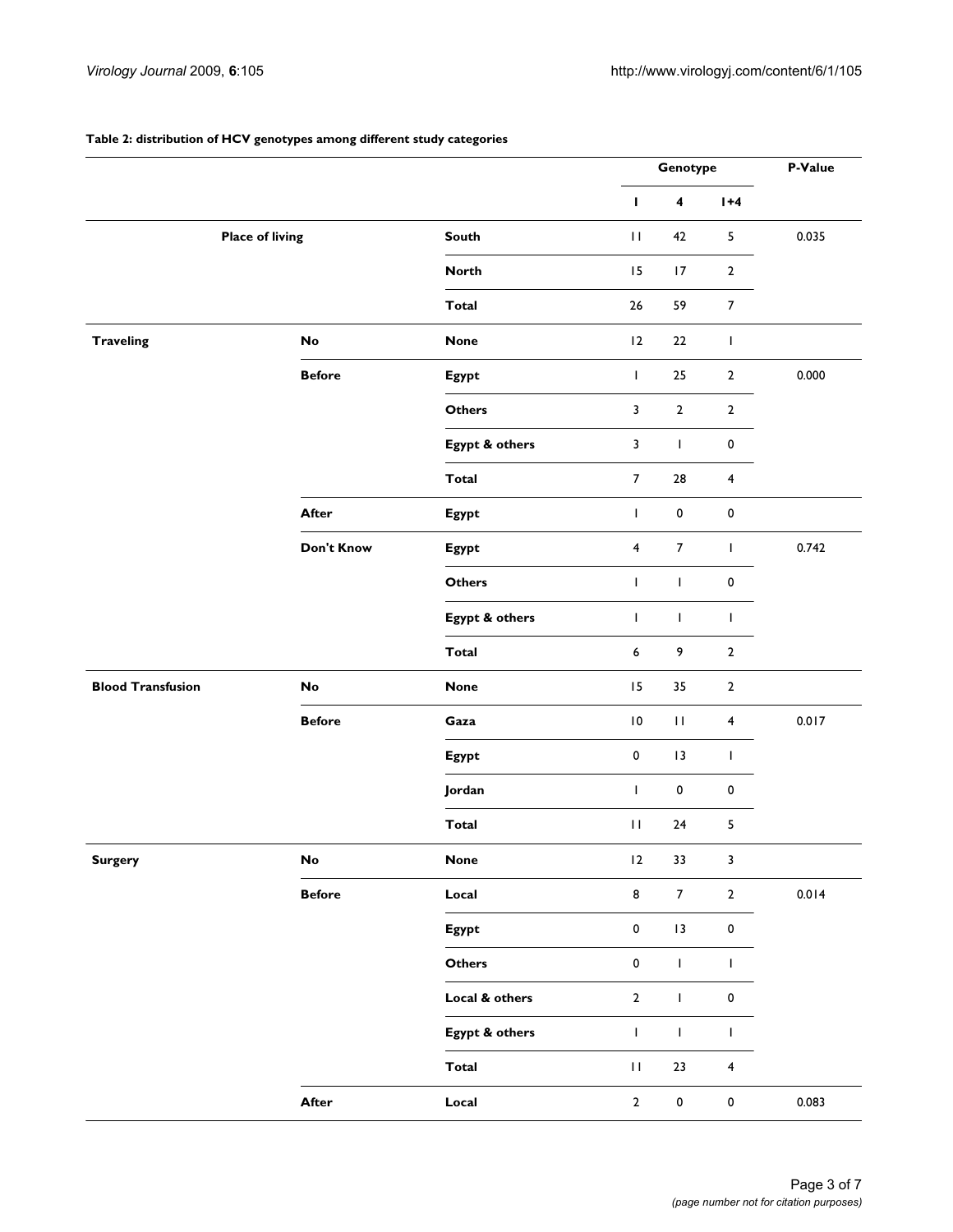|  | Table 2: distribution of HCV genotypes among different study categories (Continued) |  |
|--|-------------------------------------------------------------------------------------|--|
|--|-------------------------------------------------------------------------------------|--|

|                  |            | <b>Egypt</b> |              |                |                  |       |
|------------------|------------|--------------|--------------|----------------|------------------|-------|
|                  |            | Total        | $\mathbf{2}$ | $\mathbf{L}$   | $\boldsymbol{0}$ |       |
|                  | Don't Know | Local        |              | $\overline{2}$ | $\boldsymbol{0}$ |       |
| <b>ALT level</b> |            | $\leq 40$ IU | $7^{\circ}$  | 39             | 5                | 0.002 |
|                  |            | $>40$ IU     | $ 9\rangle$  | 20             | $\overline{2}$   |       |
|                  |            | Total        | 26           | 59             | 7                |       |

hand, type 1 is almost equally distributed among Southern patients (42.3%) and Northern patients (57.7%).

## *Genotype and traveling history*

Patients with a history of traveling abroad  $(n = 57)$  are almost twice those with no traveling history ( $n = 35$ ). Thirty nine patients (68.4%) traveled before being infected (Table 2). Only one patient traveled after he was infected, while 17 patients (29.8%) couldn't recall if they traveled before or after the infection.

If we consider only patients with a traveling history before infection, we find that 71.8% have traveled to Egypt; 17.9% to other countries, like Jordan, Saudi Arabia and 10.2% to Egypt and others. Among those who traveled to Egypt before infection, significantly more patients 89.3% are infected with type 4 and its subtypes compared to the other genotypes (P value = 0.000).

## *Genotype and history of blood transfusion*

All of the 40 patients with a history of blood transfusion (43.5%), got their blood transfusion before being infected with HCV. Five out of 7 patients with mixed genotypes (71.4%) have a history of blood transfusion (table 2).

A significant relation could be established between the genotypes and place of transfusion (P value = 0.017). Thirteen out of 14 patients (92.9%) who had a transfusion in Egypt are infected with type 4. No preference however was seen between genotypes 1 (40%) or genotypes 4 (44%) for patients who had a transfusion in Gaza Strip (n = 25). Only one patient was transfused in Jordan and he is infected by genotype 1.

## *Genotype and history of surgical operations*

A total of 45 patients had a history of medical surgery (48.9%). Most of them (86.7%) were operated before HCV infection and only 6.7% were infected after surgery (Table 2). A significant relation could be established between HCV genotype and place of surgery (P-value = 0.014). All patients who had their surgeries in Egypt for example  $(n = 13)$  have type 4 infection, while slightly more patients with type 1 (47.1%) than type 4 (41.2%) had their surgeries in Gaza.

## *Genotype and serum ALT level*

A significant relation could be established between the number of patients with ALT values above or below 40 IU mL-1 (the normal upper limit) and the genotype of the patient (P-value =  $0.002$ ). For example, 73.1% of the patients infected with type 1 had ALT values above 40 IU mL-1. On the other hand 66% of type 4 patients, and 71.4% of mixed-genotypes patients had ALT values lower than 40 IU mL $-1$  (table 2).

## **Discussion**

HCV genotyping may shed light on its evolution, source of outbreaks, and risk factors. It may be used to identify the source of infection in cases of patient-to-patient transmission and is also useful in the study of other modes such as vertical (mother to baby), sexual transmission and needle stick injury [20-22].

Results of this study indicate that there are only two major genotypes of HCV among chronic carriers in Gaza Strip: Genotype 1 and its subtypes 1a and 1b, and genotype 4 and its subtypes 4a and 4c/d. Mixed infection with the two genotypes was also detected. HCV genotype 4 and its subtypes are the predominant genotypes in Gaza strip  $(64.1\%)$ .

Genotypes 1 and 4 were previously reported to be more pathogenic and considered more difficult to treat. The rate of progression to chronicity after acute exposure to HCV is significantly higher in patients exposed to HCV genotypes 1b and 4 infections than in patients exposed to other genotypes [14,23]. Patients with HCV genotype 1a or 1b have more severe liver disease and lower rates of response to interferon therapy than patients with HCV genotype 2a or 2b [24]. Recent clinical trials show that success of HCV genotype 4 therapy is dependent on the applied protocol. This genotype doesn't seem difficult to treat when Pegylated IFN and ribavirin combination therapy is applied, as the response to treatment may be at an inter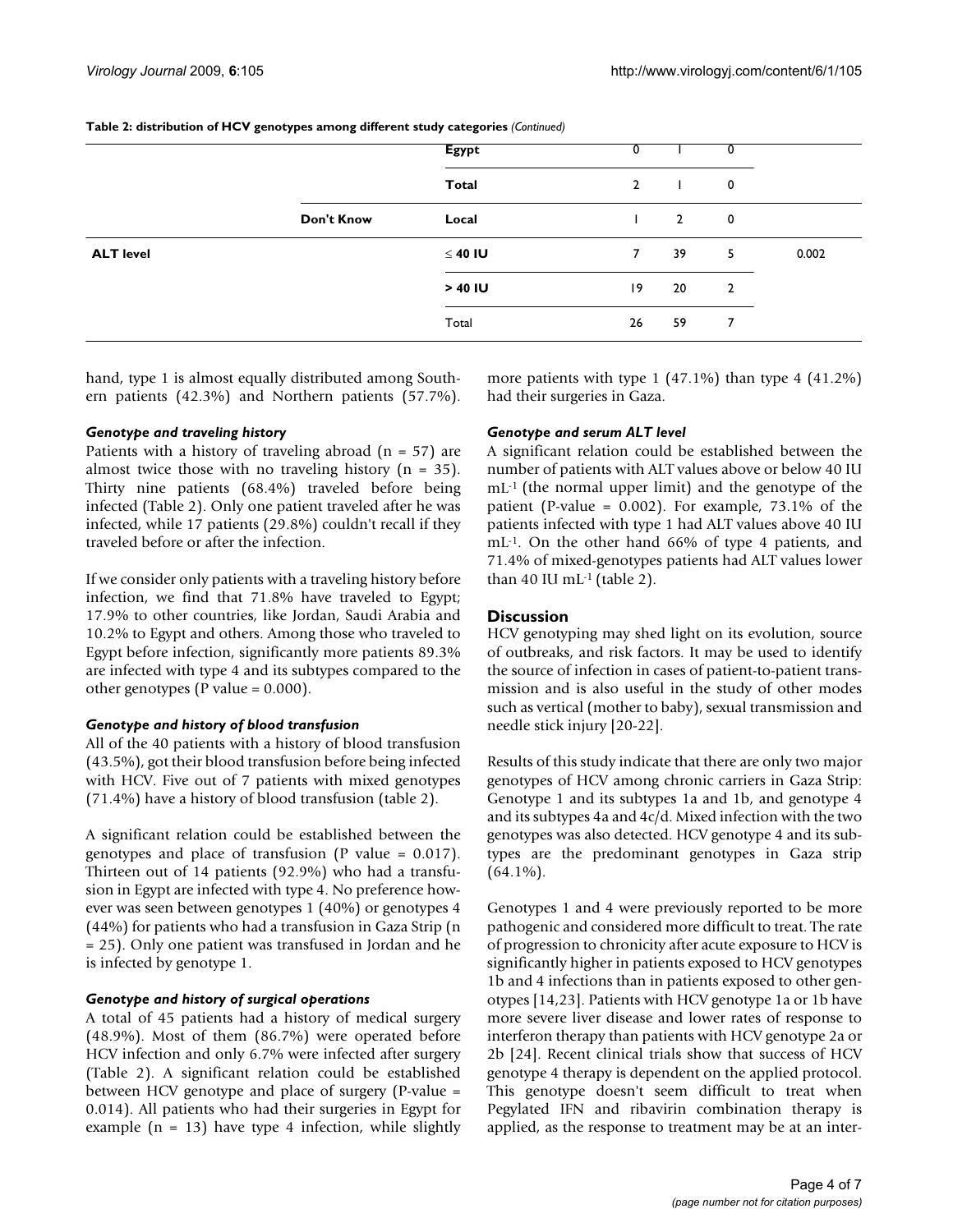mediate level compared with genotype 1 and genotypes 2 or 3 [25]. Moreover patients infected with type 1 and 4 had a higher viral load than patients infected with other genotypes [26].

The two major HCV genotypes (1 and 4) were found to be significantly distributed among patients from the south and north of Gaza strip (P-value = 0.035). Genotype 4 and its subtypes are concentrated in the south of Gaza strip (71.2%), while genotype 1 is slightly more represented in the north (57.7%) than in the south (42.3%).

It is well documented that genotype 4 and its subtypes especially 4a are the predominant genotypes in Egypt, the southern border of Gaza strip and its only gateway to other parts of the world. Many Gaza residents, especially from the south, have historical relationships with the Egyptian people as members of many families were divided between Gaza and Egypt, while keeping strong social links with frequent visits from both sides. On the other hand, Israel with the most predominant genotype 1 and its subtypes borders Gaza strip from the north. Moreover, the Egyptians ruled Gaza strip in the period between 1948 and 1967 and Israel occupied Gaza at 1967 and controlled the Palestinian lives until the establishment of the Palestinian National Authority. Based on this information, the genotypes distribution in the south and north of Gaza and each of Egypt and Israel may be correlated.

Traveling to endemic areas is associated with increased risk of HCV infection [27]. Our results show that HCV patients who have traveled to a foreign country (62.0%) are almost twice those who haven't (38.0%). The majority of patients with a traveling history (68.4%) traveled before they were infected. Only one patient reported that he traveled after he was infected, and 17 patients (29.8%) did not know if they traveled before or after the infection.

Egypt was the most frequently visited country (72%of those with traveling history). Egypt shows the highest HCV prevalence in the world [14,28]. The majority of patients who traveled to Egypt before infection (89.3%) have genotype 4.

Surgery is another risk factor for nosocomial HCV transmission in a health care setting [29,30]. Our results show that almost half of the patients participating in the study (48.9%) had a surgical operation, of which 86.7% had their surgery before HCV infection. Furthermore, there was a significant correlation between the place of surgery and HCV genotype (P value  $= 0.014$ ). All patients who had their surgeries in Egypt had genotype 4. This suggests that those patients might have got infected during surgery. On the other hand, slightly more patients with genotype

1 (47.1%) than genotype 4 (41.2%) had their surgeries in Gaza.

A significant relation was established between the number of patients with ALT values above or below 40 IU mL-1 (the normal upper limit) and genotype of the patient (Pvalue = 0.002). Most of patients infected with genotype 1 (73.1%) have ALT values above 40 IU mL-1. On the other hand most of patients with genotype 4 (66%), and mixed genotypes (71.4%) had ALT values lower than 40 IU mL-1. These results confirmed earlier reports showing that patients infected with genotype 1 are more susceptible to liver complications, hepatocellular carcinoma, and decompensate liver disease, than those infected with genotype 4 [24].

During blood transfusion, there is high risk of getting infected with HCV, especially when laboratory screening techniques are absent or fail to detect HCV infection in a fraction of blood donations. This makes HCV responsible for about 90%–95% of transfusion-associated hepatitis cases [31,32].

Our results show that all patients with a history of blood transfusion (43.5%) got their blood transfusion before being infected with HCV. Blood transfusion gives a higher chance for infection with mixed genotypes than with either type 1 or type 4 alone. Five out of 7 patients with mixed genotypes (71.4%) have a history of blood transfusion.

A significant relation was established between HCV genotypes and the place of transfusion (P-value = 0.017). This relation is clear in the case of Egypt, as 13 out of 14 patients (92.9%) who had a transfusion in Egypt are infected by the genotype 4, the dominant genotypes in Egypt. No preference however could be seen between genotypes 1 (40%) or 4 (44%) for patients who had a transfusion in Gaza Strip. Double infection is present in 5 of 40 patients (12.5%) who had received blood. Those patients were exposed to repeated blood transfusion or infected by another rout of HCV transmission. Like in surgery, these data are supported by sequence comparison (not shown). One patient who had surgery in Egypt was infected by genotype 1a, a rare genotype in Egypt. However, this patient had previously a blood transfusion in Gaza, from which he might have gotten his infection. Screening for HCV in blood banks is a mandatory procedure in Gaza and partly in Egypt and a high risk of HCV infection among egyptian blood donors was previously reported [33].

## **Conclusion**

Our results show that there are only two major circulating genotypes of HCV in Gaza Strip: Genotype 1 (subtypes 1a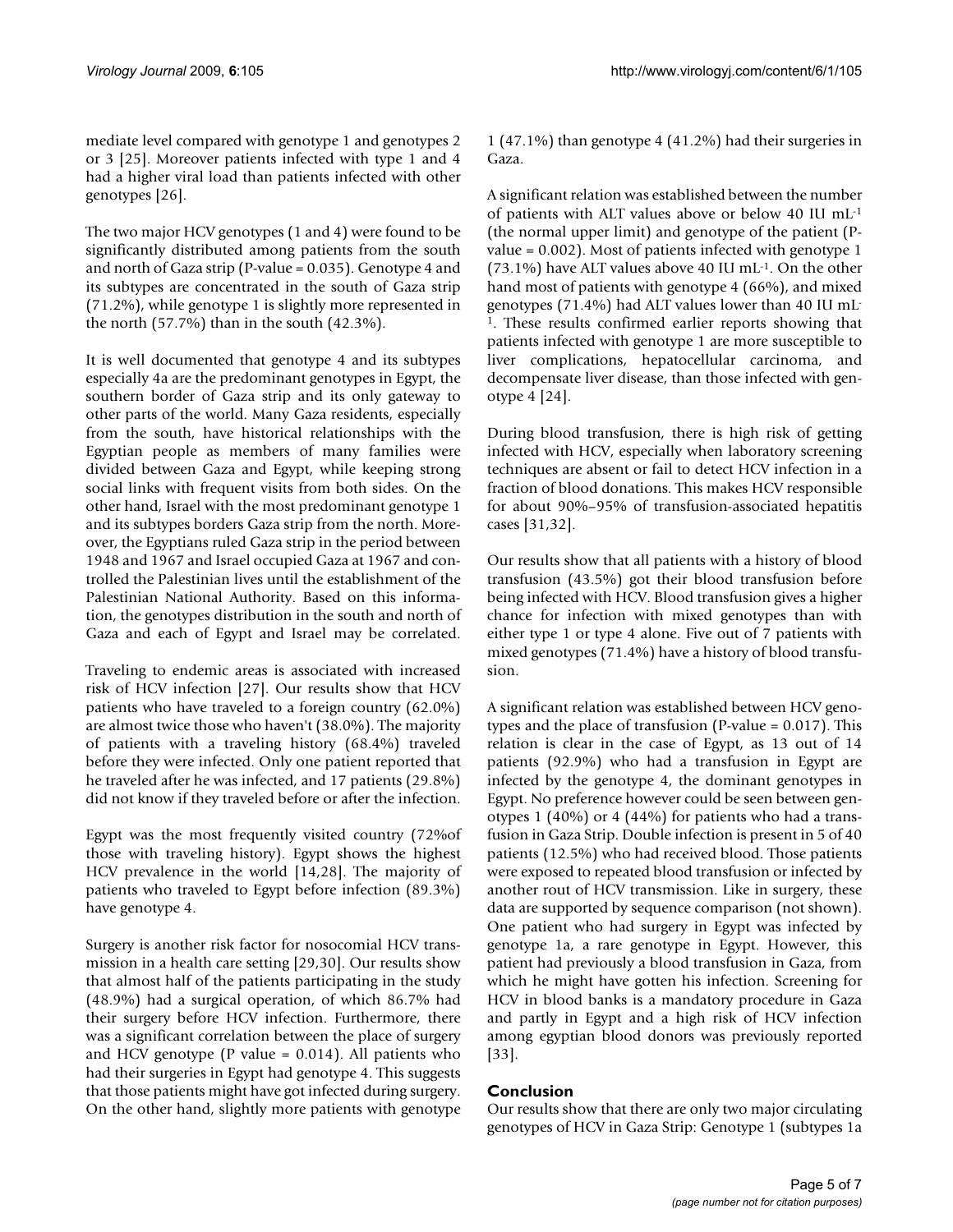and 1b); and genotype 4 (subtypes 4a and  $4c/d$ ). Mixed infection with the two genotypes was also seen. The results also show that traveling to endemic countries (particularly Egypt), blood transfusion and surgical operations are the major roots of HCV infection in Gaza strip. Therefore, iatrogenic and nosocomial procedures may be responsible for the majority of HCV infections in Gaza strip although other roots of transmission must be present as 14 patients (15.2%) were excluded from any of these categories.

## **Materials and methods** *Patients and Samples collection*

The present study is a descriptive study for genotyping HCV isolates from Gaza strip. The study population was chosen based on availability from patients attending the two major hepatology departments in a six-month period (100 patients). Male and female subjects who are chronically infected with HCV (based on previous diagnosis either by ELISA or RT-PCR) were included in the study. Only Patients positive for HCV RNA were included in sequencing and genotype determination (91 patients). Peripheral blood samples were collected, in plain tubes from 55 patients attending *the European Gaza hospital* (south of Gaza strip), and 45 patients attending *Al-Shiffa hospital* and *Al Remal clinic* (north of Gaza strip). Fifteen of these samples were collected from dialysis patients. Serum samples were prepared within no more than 4 hours after withdrawal and were immediately stored in sterile DNaseand RNase-free, tightly caped tubes, at -70°C.

The procedures of the study were approved by the local Helsinki committee according to the World Medical Association Declaration of Helsinki [34] and a written consent was obtained from each patient. A close-ended, dichotomous and multiple-choice based questionnaire was designed and completed based on patients' interview.

#### *Biochemistry*

ALT was analyzed for all samples using Alcyon auto-analyser and commercially available kit (DiaSys Diagnostic System GmbH, Germany) according to the manufacturer instructions. The normal range for ALT was considered from 0 to 40 IU mL $^{-1}$ .

#### *Primers sequences*

The forward primer: CCCTGTGAGGAACT*W*CTGTCT-TCACGC (*W is A or T*) and the reverse primer: GGT-GCACGGTCTACGAGACCT were designed to specifically bind the region between -299 and -1 of HCV genome 5'UTR respectively [35]. This region is highly conserved among the different genotypes. Sequence degeneracy was included to allow annealing to the various genotypes.

#### *Viral RNA Extraction and HCV RT-PCR amplification*

Viral RNA was extracted from 140 μl serum samples using the QIAamp viral RNA Extraction kit according to the manufactures recommendations (Qiagen, Germany). Both cDNA synthesis and PCR amplification of target sequences were performed in a single tube using the QIA-GEN one step RT-PCR kit (Qiagen, Germany). The reactions were carried out in 25 μl reaction volumes using 10 μl RNA in the presence of 0.6 μM of each primer, 400 μM of each dNTP and 5 units RNase inhibitor. The reaction cycling conditions were: one cycle at 50°C for 30 minutes and one cycle at 95°C for 15 minutes followed by 40 cycles of 95°C for one minute, 55°C for one minute and 72°C for one minute. Finally the reactions were allowed to complete at 72°C for 10 minutes and held at 4°C. The products were analyzed on 2% agarose gel and stained with ethedium bromide. The PCR products were purified from the gel using the *Qiaquick Gel Extraction Kit* according to the manufacture instructions (Qiagen, Germany).

#### *HCV genotyping and sequence analysis*

Although a variety of methods have been used for HCV genotyping, sequencing of an informative region of its genome (the 5'UTR) remains the golden standard. The 5'UTR is highly conserved, and therefore is very suitable for both RT-PCR detection and genotyping of HCV. Sequencing and genotype determination of the purified PCR products were conducted by Hy-labs (Park Tamar, Rehovot), using the Big Dye Terminator Cycle Sequencing kit and the analysis software for downstream analysis of sequences (ABI, USA).

Polygenetic analyses were performed on the 5'-UTR of HCV (175 bp, position 11-185 gb|DQ418782.1|. Pairwise analysis was performed using multiple sequence alignment. The ClustalW program [36] was used to determine the genetic distance; divergence of nucleotide substitutions per 100 nucleotide sites and neighbor joining slanted phylogram tree analysis. Comparison between means of nucleotide variability was carried out using Student's t-test for independent samples. Results were considered significant at P < 0.05.

## *Statistical analysis*

The questioner results were transformed into numerical scoring system, and the statistical analysis was carried out (by SPSS and Epi-info), using frequencies and cross tabulation between dependant and independent variables. Chi square test and T test were used and P-values of < 0.05 were considered statistically significant.

#### **Competing interests**

The authors declare that they have no competing interests.